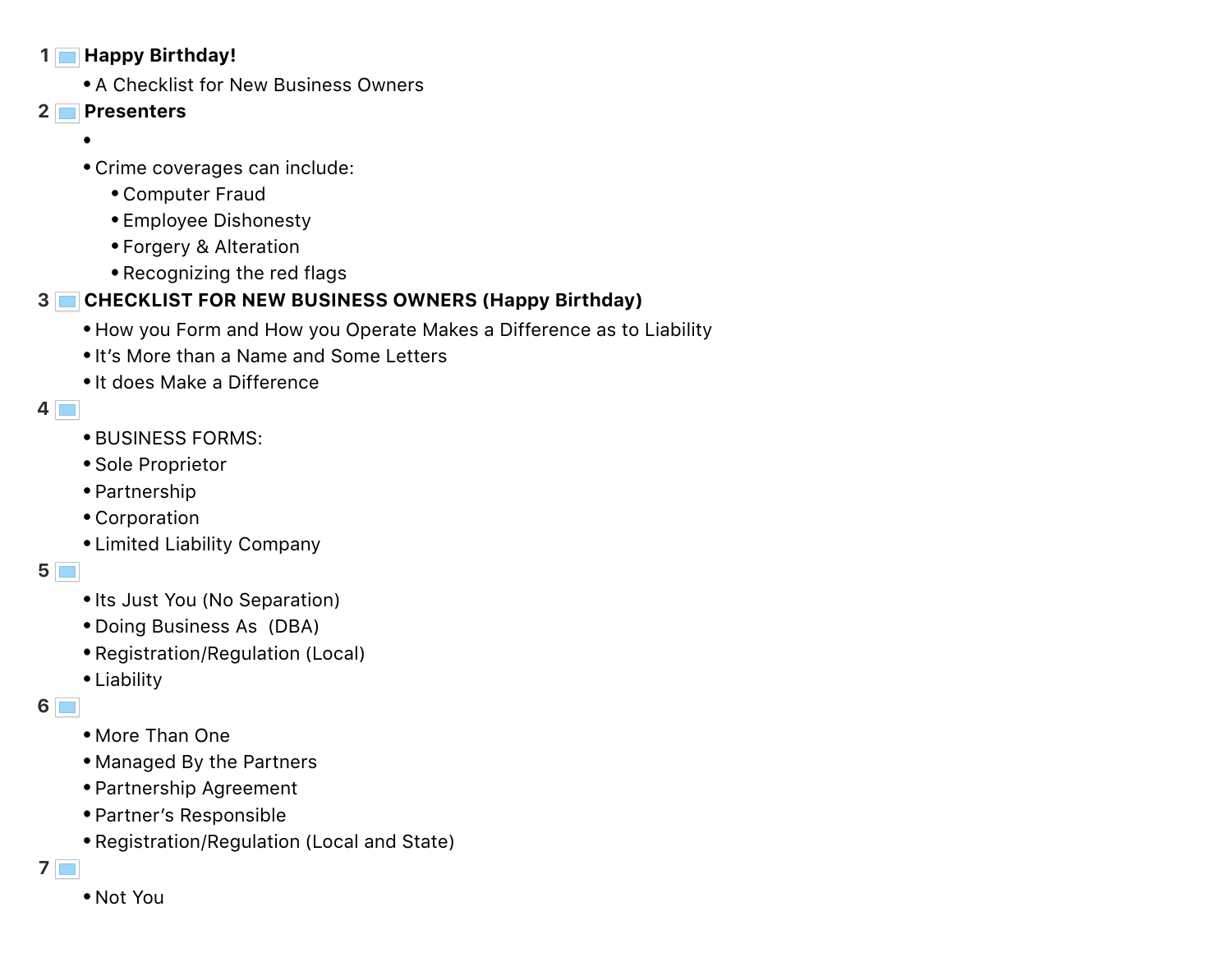- Separate and Distinct
- By Laws
- Owned By Shareholders
- Managed By Officers
- Registration/Regulation (State)

**8**

- NOT YOU
- Separate and Distinct
- Operating Agreement
- Owned By Members
- Managed By Members or Managers
- Registration/Regulation (State)

**9**

- Sole Proprietor
- Partnership
- Corporation
- Limited Liability Company

**10**

- ٠
- $\bullet$
- $\bullet$
- $\cdot$  T
- $\bullet$  A
- $\bullet$  X
- $\bullet$  E
- 
- $\cdot$  S
- $\bullet$
- 
- **11**
- **12**
	- Sole Proprietor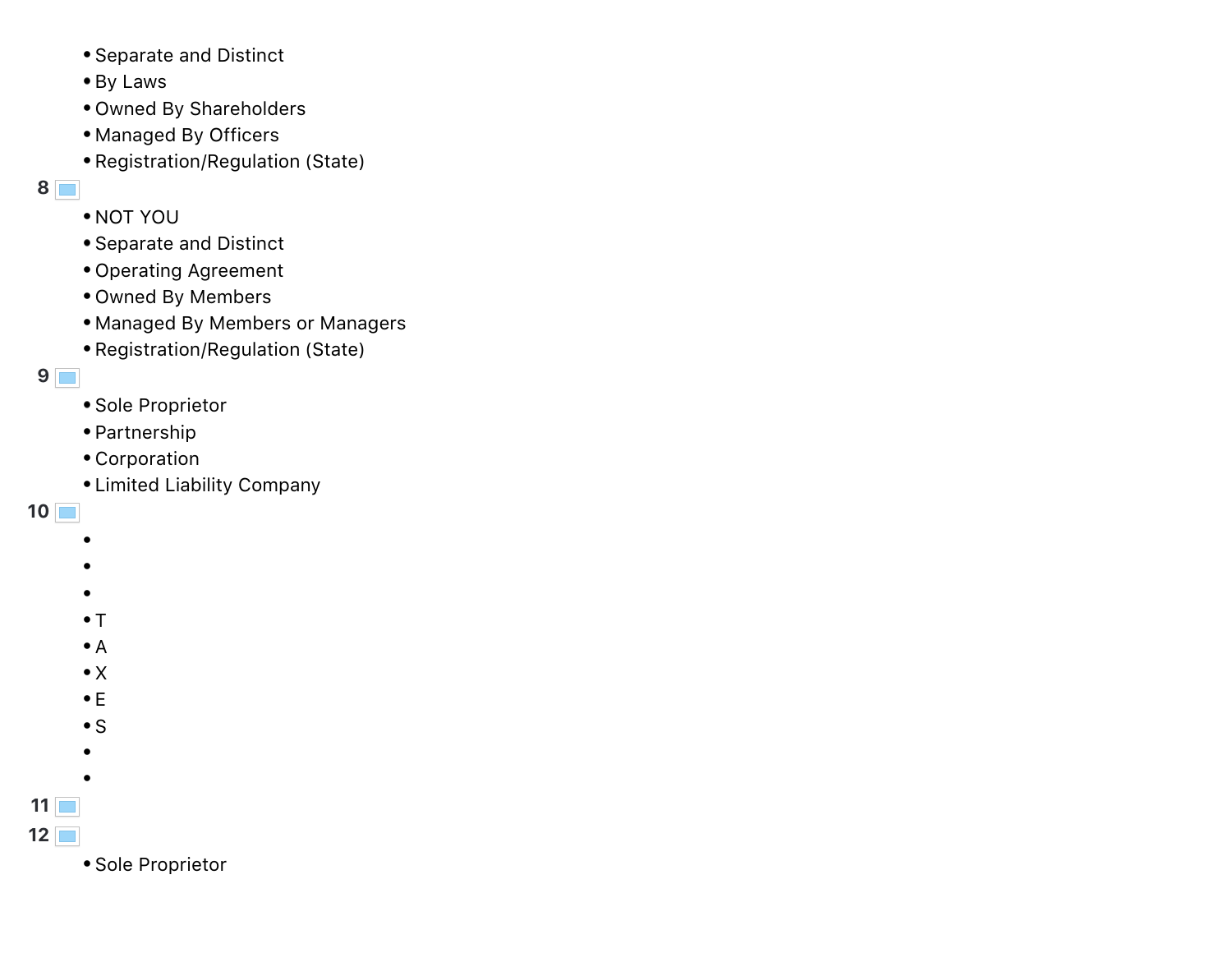- Partnership
- Corporation
- Limited Liability Company

### **13**

- EMPLOYEE
- $\bullet$  vs.
- CONTRACTOR
- **14**
	- 1. CIVIL LIABILITY  $\bullet$
	- 2. IRS  $\bullet$
	- 3. Workers Compensation  $\bullet$

## **15**

- EMPLOYEE
- $\bullet$  vs.
- CONTRACTOR

### **16**

- $\bullet$
- 
- EMPLOYEE vs. CONTRACTOR
- $\bullet$
- $\bullet$
- **17**
	- -
		- EMPLOYEE vs. CONTRACTOR
		- $\bullet$
	- $\bullet$
- **18**
	- -
		- EMPLOYEE vs. CONTRACTOR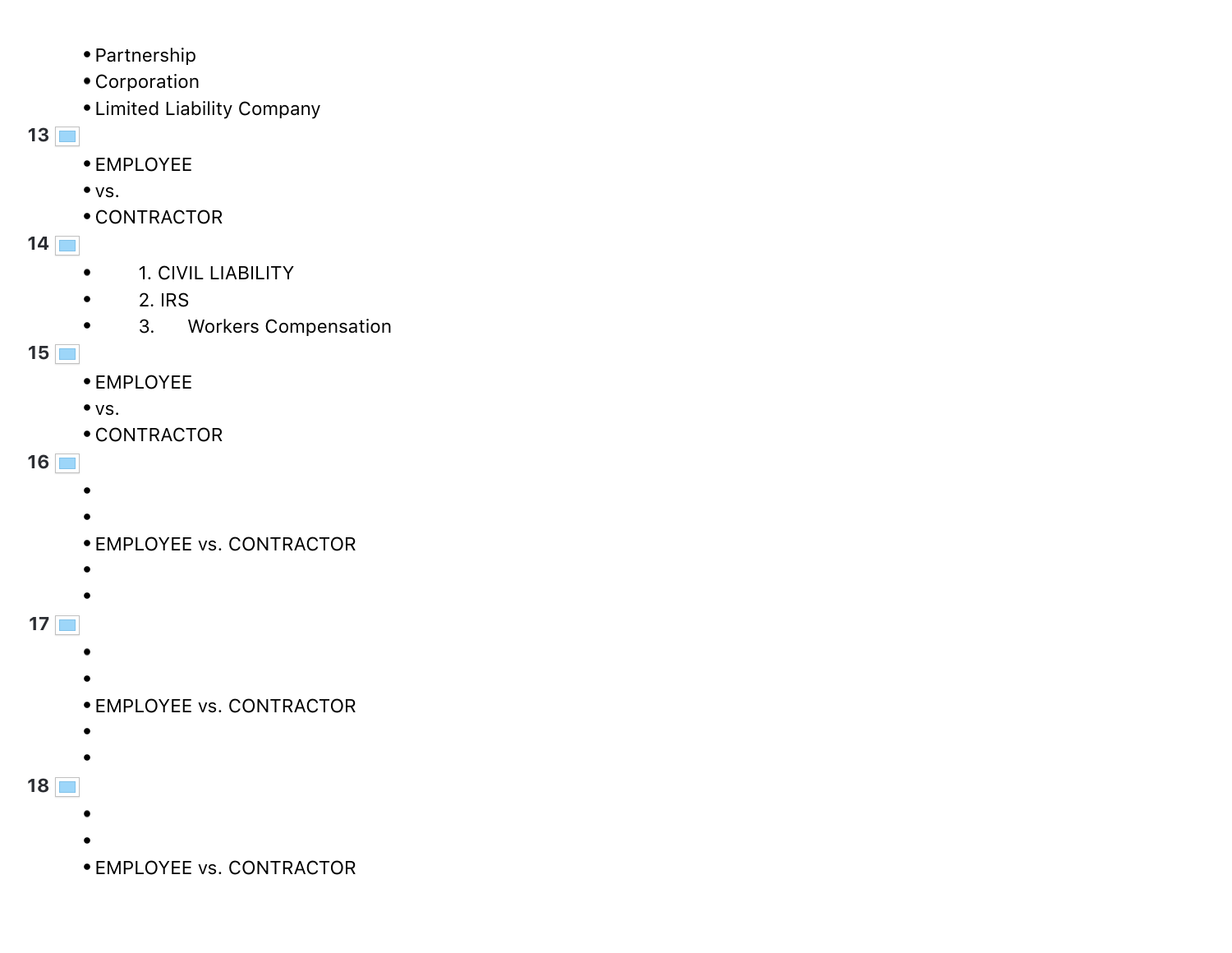# **19 .** EMPLOYEE vs. CONTRACTOR  $\bullet$

- 
- **20**
- Business Forms

## **21**

# **22 Health, Disability, Workers Compensation**

- Health Insurance Requirements
- Disability Coverage Options
- Workers' Compensation Issues

# **23 Health Insurance Requirements**

- Large Business
	- If your business has the equivalent of 50 or more full-time employees you are required to provide minimum essential healthcare coverage for your employees or make a shared responsibility payment to the IRS.

# **24 Health Insurance Requirements**

Small Business – If your business has less than 50 full-time employees there is NO requirement to provide minimum essential healthcare coverage for your employees or make a shared responsibility payment to the IRS.

# **25 Disability Insurance Options**

- Disability Insurance is a tool used to protect your income in the event you become ill or injured on the job.
- Why do I need Disability?
	- Often business owners will exclude themselves from WC coverage in order to save money on premiums.
	- If they are injured on the
	- job there is no coverage
	- for them.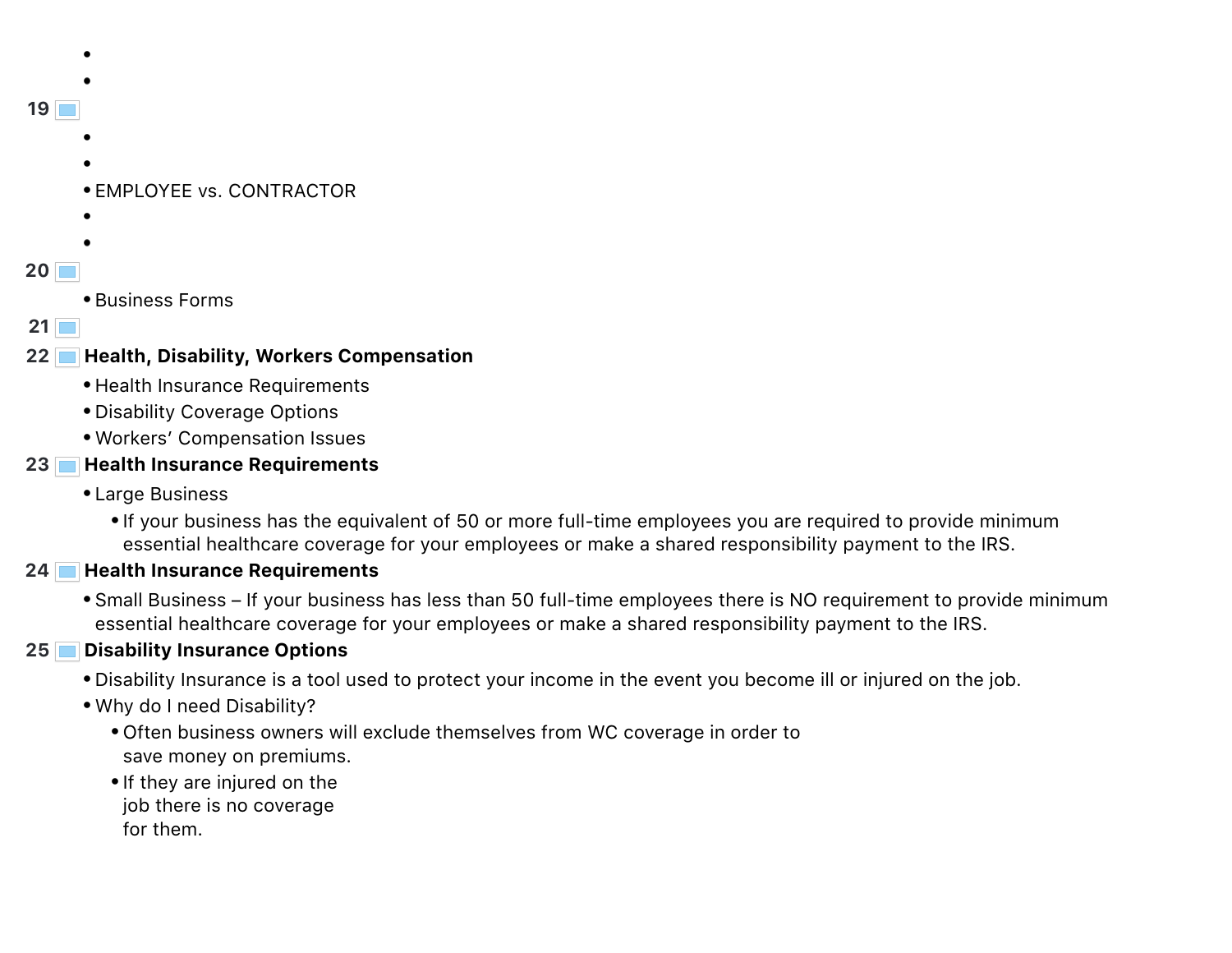Disability provides that coverage.

#### **26 Workers' Compensation**

- Workers' compensation is a form of insurance providing wage replacement and medical benefits to employees injured in the course of employment.
- Workers' Compensation is mandated by each state based upon the number of employees and their employment status.

#### **27 Workers' Compensation**

- Workers' compensation is a mandatory coverage if you meet the requirements. Penalties for not carrying WC can be very steep.
	- Court mandated payments to injured employees
	- The State can prohibit your from employing anyone until you have WCI
	- The state can impose a \$1,000 per day penalty and jail for each day the employer does not have WCI

## **28 Workers' Compensation**

- Workers' Compensation is typically expensive. You need an agent who understands how to save you money.
	- Individually classify employees for best premium reduction
	- Risk Management Advice to help minimize exposure to risk
	- Guidance on safety policies and plans to keep accidents down and improve EMR

## **29 Are You Ready to be Sued?**

- Typically lawsuits will be levied against your General Liability coverages.
	- Determining appropriate aggregate and per occurrence limits
	- Products/Completed Operations coverages
	- Personal Injury Coverages
	- Commercial Auto Coverages
	- Commercial Umbrellas

## **30 Social Media – Friend or Foe?**

- Commercial General Liability
	- Personal Injury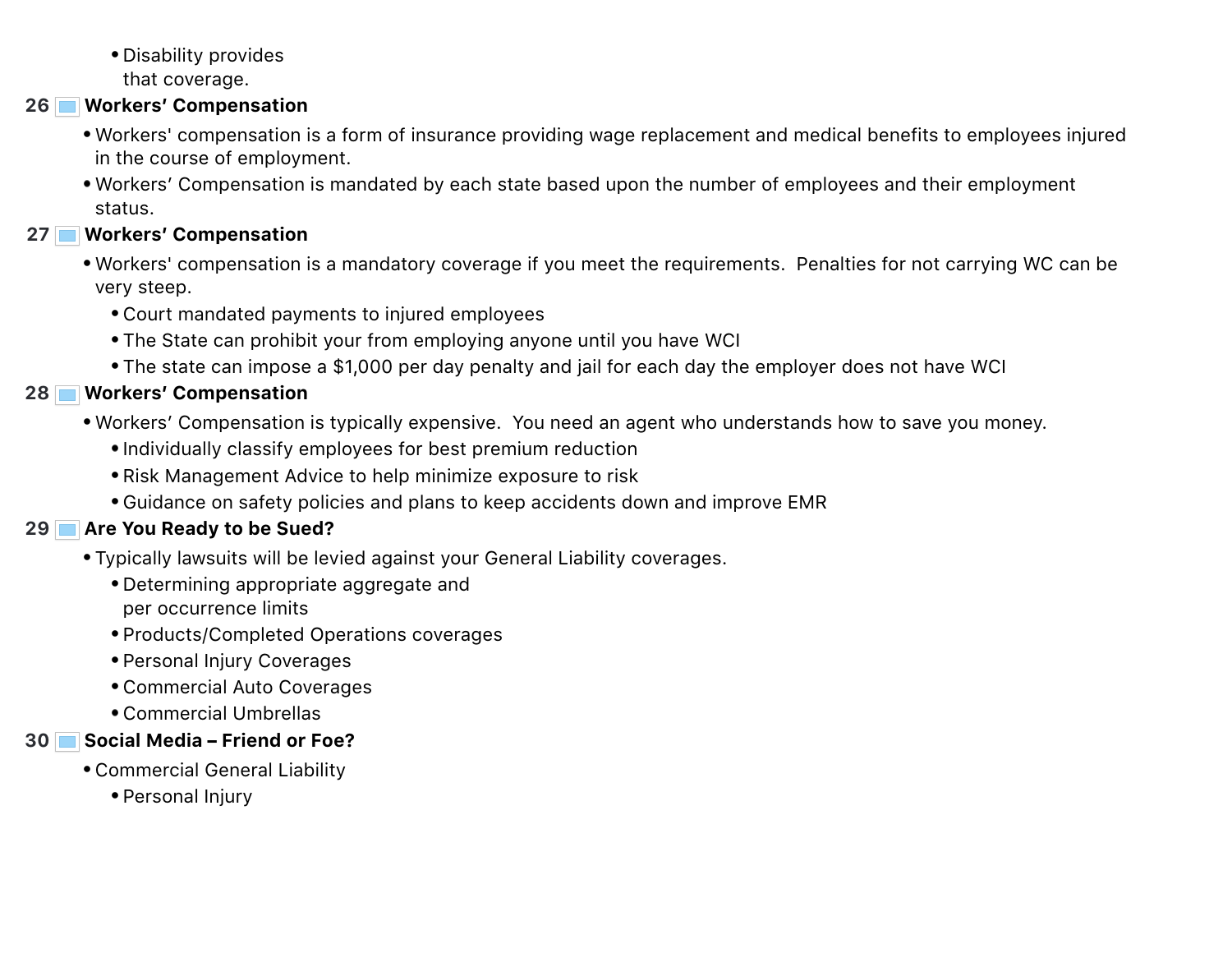

- **39**
	- Do you have a Social Media Policy?